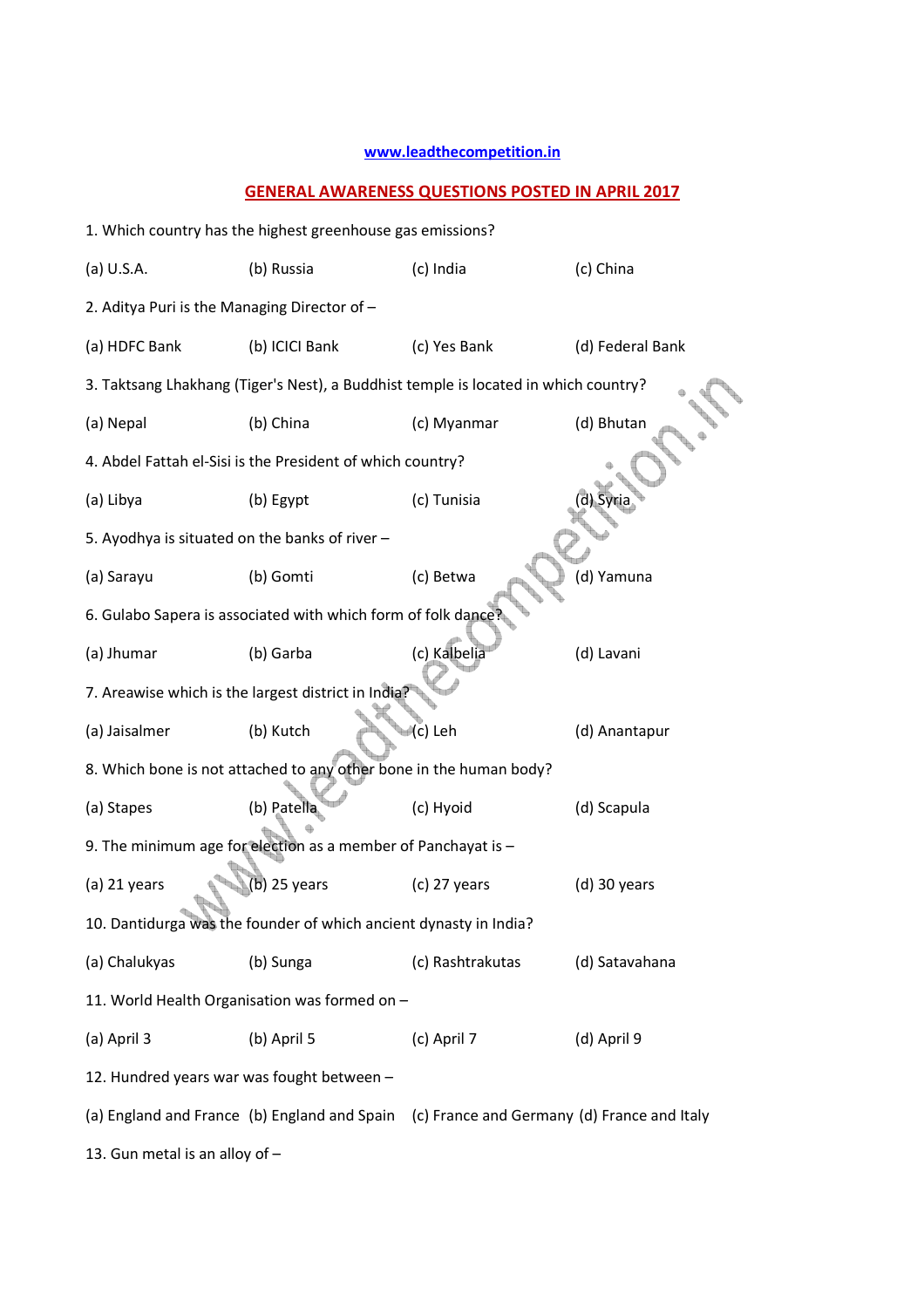| (a) Copper, Nickel and Zinc                                        |                                                                   | (b) Copper, Tin and Zinc                                                   |                    |  |  |
|--------------------------------------------------------------------|-------------------------------------------------------------------|----------------------------------------------------------------------------|--------------------|--|--|
| (c) Bronze and Tin                                                 |                                                                   | (d) Bronze and Zinc                                                        |                    |  |  |
|                                                                    | 14. Three laws of planetary motion were given by -                |                                                                            |                    |  |  |
| (a) Johannes Kepler                                                | (b) Issac Newton                                                  | (c) Albert Einstein                                                        | (d)Galileo Galilei |  |  |
| 15. Which Indian President was known as the Philosopher President? |                                                                   |                                                                            |                    |  |  |
| (a) Shri APJ Abdul Kalam                                           |                                                                   | (b) Dr. Rajendra Prasad                                                    |                    |  |  |
| (c) Dr. Radhakrishnan                                              |                                                                   | (d) Shri Pranab Mukherjee                                                  |                    |  |  |
|                                                                    |                                                                   | 16. By which treaty did the British sell Kashmir to Maharaja Gulab Singh?  |                    |  |  |
| (a) Treaty of Purandar                                             |                                                                   | (b) Treaty of Lahore                                                       |                    |  |  |
| (c) Treaty of Allahabad                                            |                                                                   | (d) Treaty of Amritsar                                                     |                    |  |  |
|                                                                    | 17. Which of the following was merged with SBI before 2017?       |                                                                            |                    |  |  |
| (a) State Bank of Mysore                                           |                                                                   | (b) State Bank of Indore                                                   |                    |  |  |
| (c) State Bank of Hyderabad                                        |                                                                   | (d) State Bank of Patiala                                                  |                    |  |  |
|                                                                    |                                                                   | 18. Which of the following tribes is not native to Bihar and West Bengal?  |                    |  |  |
| (a) Warli                                                          | (b) Gond                                                          | (c) Santal                                                                 | (d) Munda          |  |  |
|                                                                    | 19. Which town in Uttar Pradesh is known for its brass works?     |                                                                            |                    |  |  |
| (a) Meerut                                                         | (b) Firozabad                                                     | (c) Moradabad                                                              | (d) Faizabad       |  |  |
|                                                                    | 20. How many emirates constitute the United Arab Emirates?        |                                                                            |                    |  |  |
| (a) Four                                                           | (b) Five                                                          | (c) Six                                                                    | (d) Seven          |  |  |
|                                                                    |                                                                   | 21. Which country has the highest number of legislators in its Parliament? |                    |  |  |
| (a) India                                                          | (b) Germany                                                       | (c) United Kingdom                                                         | (d) China          |  |  |
|                                                                    | 22. Which State in India has the longest coastline?               |                                                                            |                    |  |  |
| (a) Gujarat                                                        | (b) Andhra Pradesh                                                | (c) West Bengal                                                            | (d) Odisha         |  |  |
|                                                                    | 23. The High Court of Uttarakhand is located in -                 |                                                                            |                    |  |  |
| (a) Dehradun                                                       | (b) Almora                                                        | (c) Pauri Garhwal                                                          | (d) Nainital       |  |  |
|                                                                    | 24. Which metal is responsible for the red colour of human blood? |                                                                            |                    |  |  |
| (a) Magnesium                                                      | (b) Iron                                                          | (c) Copper                                                                 | (d) Sodium         |  |  |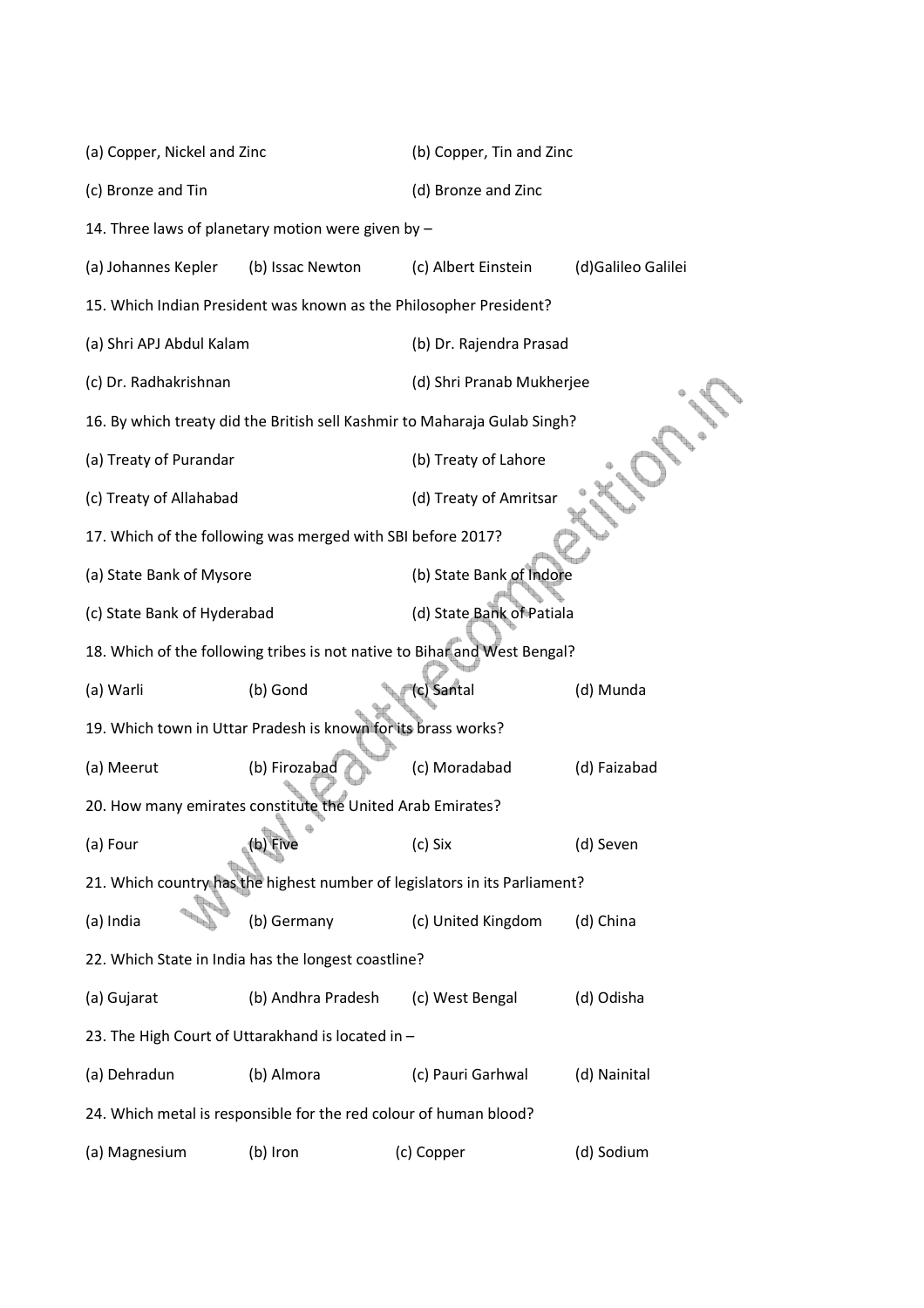|                                               |                                                           |                                | 25. Which section of the Indian Penal Code deals with cheating and dishonestly inducing delivery of property? |
|-----------------------------------------------|-----------------------------------------------------------|--------------------------------|---------------------------------------------------------------------------------------------------------------|
| (a) Section 378                               | (b) Section 398                                           | (c) Section 420                | (d) Section 444                                                                                               |
| 26. In which State is Nanda Devi is located?  |                                                           |                                |                                                                                                               |
| (a) Jammu & Kashmir                           | (b) Himachal Pradesh (c) Sikkim                           |                                | (d) Uttarakhand                                                                                               |
|                                               | 27. Krittivasi Ramayana is written in which language?     |                                |                                                                                                               |
| (a) Bengali                                   | (b) Odiya                                                 | (c) Sanskrit                   | (d) Assamese                                                                                                  |
|                                               | 28. In which State does the river Mahanadi originate?     |                                |                                                                                                               |
| (a) Jharkhand                                 | (b) Chhattisgarh                                          | (c) Odisha                     | (d) Bihar                                                                                                     |
| 29. Ace Against Odds is a book written by -   |                                                           |                                |                                                                                                               |
| (a) Saina Nehwal                              | (b) Leander Paes                                          | (c) Sania Mirza                | (d) Vijay Amritraj                                                                                            |
| 30. Which disease is transmitted by sand fly? |                                                           |                                |                                                                                                               |
| (a) Kala Azar                                 | (b) Sleeping Sickness                                     | (c) Encephalitis               | (d) Plague                                                                                                    |
|                                               | 31. The headquarters of NASA are located in -             |                                |                                                                                                               |
| (a) New York                                  | (b) Washington D.C.                                       | (c) Los Angeles                | (d) Atlanta                                                                                                   |
| 32. Jacob Zuma is the President of -          |                                                           |                                |                                                                                                               |
| (a) South Africa                              | (b) Zimbabwe                                              | c) Tanzania                    | (d) Nigeria                                                                                                   |
|                                               | 33. Which State is the largest producer of salt in India? |                                |                                                                                                               |
| (a) Maharashtra                               | (b) Tamil Nadu                                            | (c) Gujarat                    | (d) Karnataka                                                                                                 |
|                                               | 34. Which of these incidents occurred on Baisakhi day?    |                                |                                                                                                               |
| (a) Launch of Quit India Movement             |                                                           | (b) Jallianwalla Bagh massacre |                                                                                                               |
| (c) Beginning of Dandi March                  |                                                           | (d) Execution of Bhagat Singh  |                                                                                                               |
| 35. Stockholm is the capital of -             |                                                           |                                |                                                                                                               |
| (a) Finland                                   | (b) Norway                                                | (c) Sweden                     | (d) Denmark                                                                                                   |
|                                               | 36. The first match of IPL 2017 season was played at -    |                                |                                                                                                               |
| (a) Chandigarh                                | (b) Hyderabad                                             | (c) Pune                       | (d) Rajkot                                                                                                    |
|                                               | 37. River Nile does not pass through which country?       |                                |                                                                                                               |
| (a) Libya                                     | (b) Egypt                                                 | (c) Sudan                      | (d) Uganda                                                                                                    |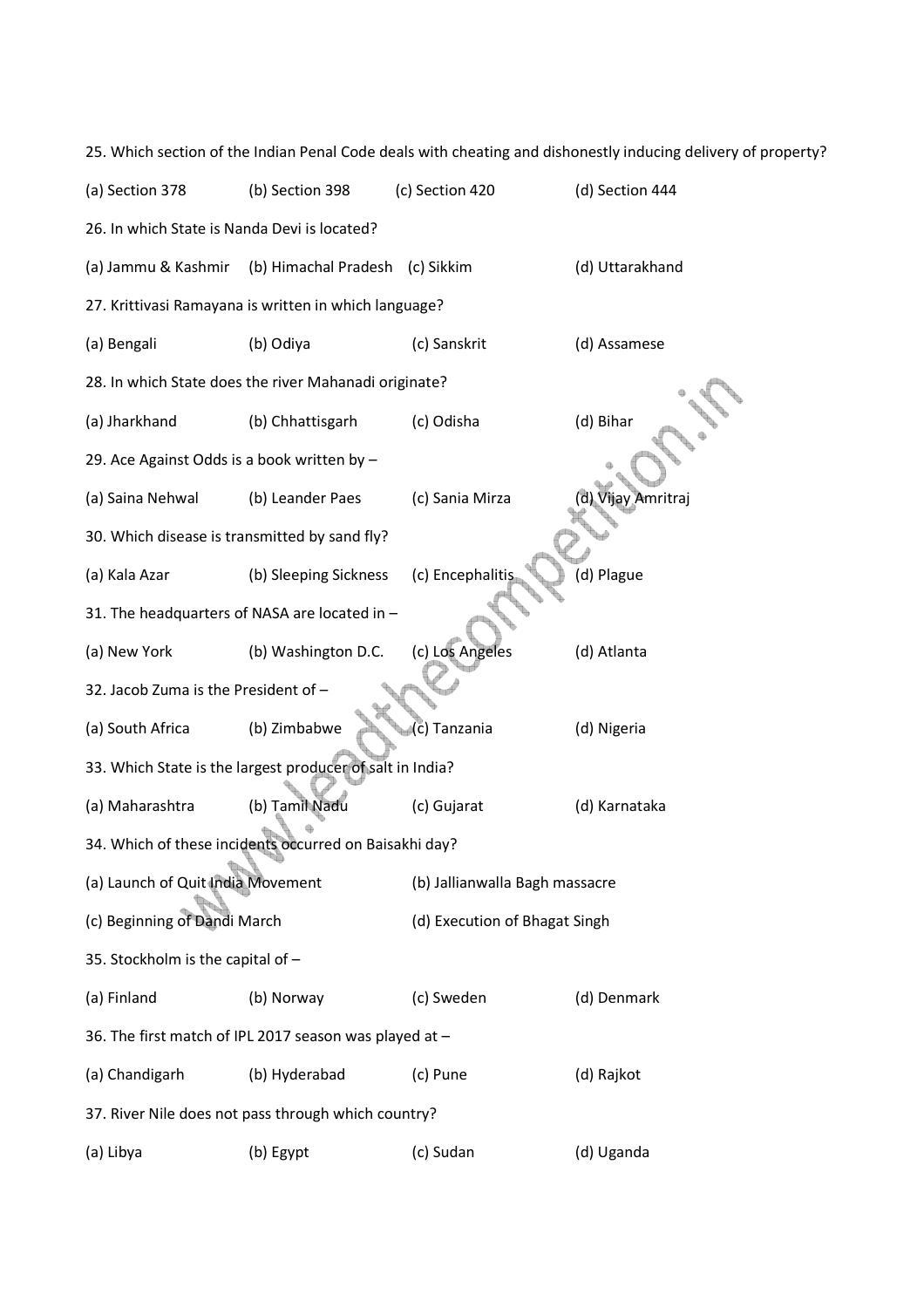| 38. St Petersburg in Russia was formerly named? |                                                                        |                                             |                      |  |  |  |
|-------------------------------------------------|------------------------------------------------------------------------|---------------------------------------------|----------------------|--|--|--|
| (a) Stalingrad                                  | (b) Volgograd                                                          | (c) Insterburg                              | (d) Leningrad        |  |  |  |
|                                                 | 39. The sole members of kingdom Monera are -                           |                                             |                      |  |  |  |
| (a) Mushrooms                                   | (b) Mammals                                                            | (c) Viruses                                 | (d) Bacteria         |  |  |  |
|                                                 | 40. Cassini is a NASA spacecraft to which planet?                      |                                             |                      |  |  |  |
| (a) Uranus                                      | (b) Saturn                                                             | (c) Jupiter                                 | (d) Mars             |  |  |  |
|                                                 | 41. The number of languages recognised by Indian Constitution is -     |                                             |                      |  |  |  |
| (a) 21                                          | $(b)$ 22                                                               | $(c)$ 23                                    | $(d)$ 24             |  |  |  |
| 42. Borra caves are located in -                |                                                                        |                                             |                      |  |  |  |
| (a) Visakhapatnam                               | (b) Aurangabad                                                         | (c) Bastar                                  | (d) Bhubaneswar      |  |  |  |
| 43. Anand in Gujarat is famous for -            |                                                                        |                                             |                      |  |  |  |
| (a) Textile industry                            | (b) Diamond industry                                                   | (c) Glass works                             | (d) Dairy industry   |  |  |  |
|                                                 | 44. The lowest officer rank in the Indian Navy is -                    |                                             |                      |  |  |  |
| (a) Second Lieutenant (b) Sub Lieutenant        |                                                                        | (c) Lieutenant                              | (d) First Lieutenant |  |  |  |
|                                                 | 45. The rate at which RBI borrows money from banks is known as -       |                                             |                      |  |  |  |
| (a) Bank rate                                   | (b) Repo rate                                                          | (c) Reverse Repo rate                       | (d) Base rate        |  |  |  |
| 46. Sleeping on Jupiter is a book written by    |                                                                        |                                             |                      |  |  |  |
| (a) Anuradha Roy                                | (b) Arundhati Roy                                                      | (c) Jhumpa Lahiri                           | (d) Chetan Bhagat    |  |  |  |
| 47. Bhilai steel plant is located in -          |                                                                        |                                             |                      |  |  |  |
| (a) Odisha                                      | (b) Chhattisgarh                                                       | (c) Bihar                                   | (d) West Bengal      |  |  |  |
|                                                 | 48. Which of the following is the fastest flying bird?                 |                                             |                      |  |  |  |
| (a) Ostrich                                     | (b) Bald Eagle                                                         | (c) Hummingbird                             | (d) Penegrine Falcon |  |  |  |
|                                                 | 49. Which company manufactures Electronic Voting Machines (EVMs)?      |                                             |                      |  |  |  |
| (a) ECIL                                        | (b) Infosys                                                            | (c) Engineers India Ltd (d) Beetel Teletech |                      |  |  |  |
|                                                 | 50. When the total expenditure exceeds total receipts it is known as - |                                             |                      |  |  |  |
| (a) Revenue Deficit                             | (b) Primary Deficit                                                    | (c) Budget Deficit                          | (d) Fiscal Deficit   |  |  |  |
|                                                 | 51. 2017 marks 100 years of which important event?                     |                                             |                      |  |  |  |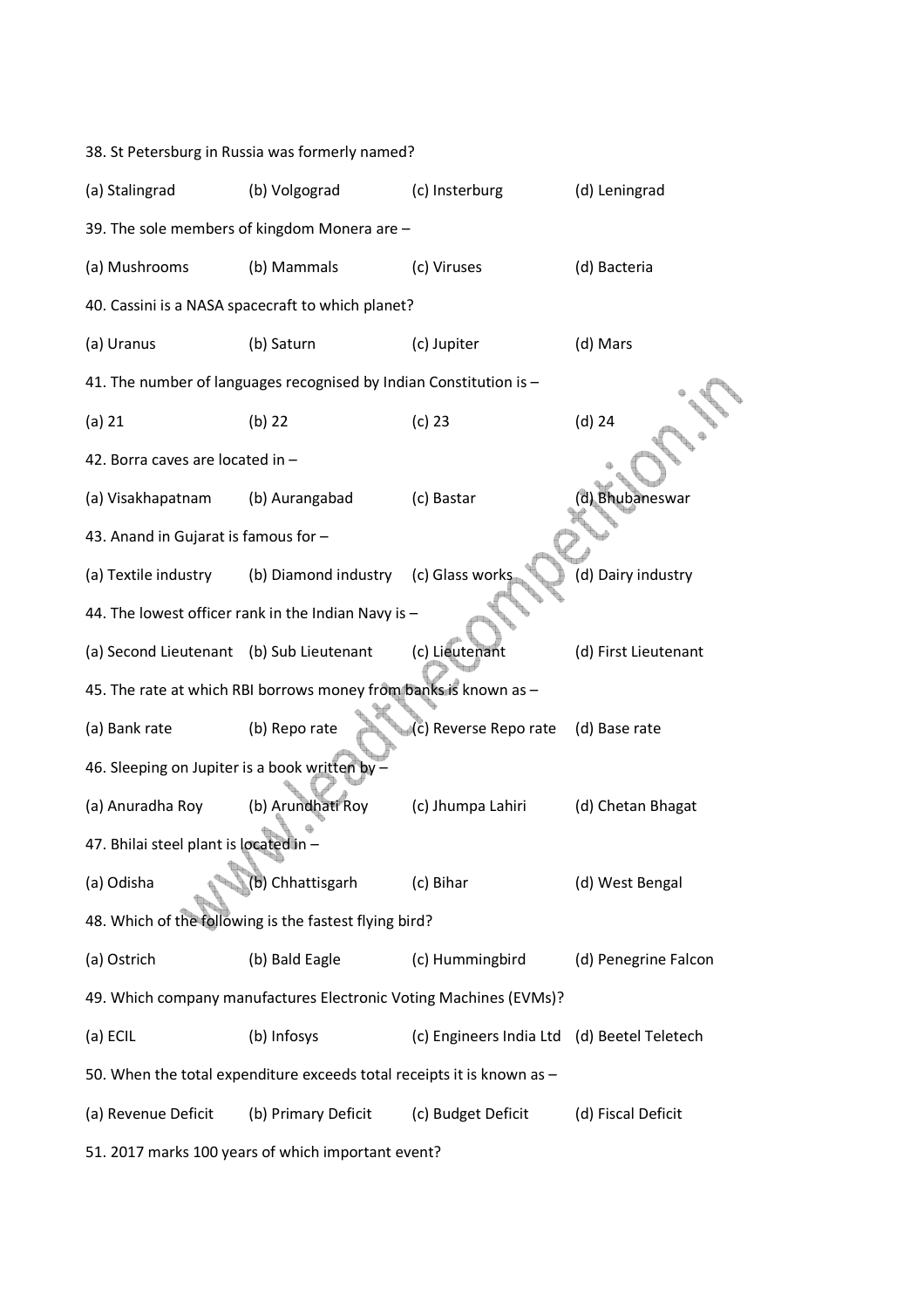| (a) Jallianwalla Bagh tragedy                                                |                                                                                                | (b) Champaran Satyagraha      |                        |  |
|------------------------------------------------------------------------------|------------------------------------------------------------------------------------------------|-------------------------------|------------------------|--|
| (c) Partition of Bengal                                                      |                                                                                                | (d) Quit India movement       |                        |  |
| 52. Tashkent is the capital of which country?                                |                                                                                                |                               |                        |  |
| (a) Uzbekistan                                                               | (b) Tajikistan                                                                                 | (c) Turkmenistan              | (d) Kyrgyzstan         |  |
|                                                                              | 53. The headquarters of International Association of Athletics Federations (IAAF) located in - |                               |                        |  |
| (a) Lausanne                                                                 | (b) Geneva                                                                                     | (c) London                    | (d) Monaco             |  |
|                                                                              | 54. In which State is the Nokrek Biosphere Reserve located?                                    |                               |                        |  |
| (a) Nagaland                                                                 | (b) Arunachal Pradesh (c) Sikkim                                                               |                               | (d) Meghalaya          |  |
| 55. Brine is an aqueous solution of -                                        |                                                                                                |                               |                        |  |
| (a) Sodium Chloride                                                          | (b) Sodium Hydroxide (c) Sodium Carbonate                                                      |                               | (d) Sodium Bicarbonate |  |
|                                                                              | 56. Which chemical is used in embalming bodies?                                                |                               |                        |  |
| (a) Dioxane                                                                  | (b) Petrolatum                                                                                 | (c) Formalin                  | (d) Ethyl Acrylate     |  |
| 57. Teejan Bai is associated with which of the following folk singing style? |                                                                                                |                               |                        |  |
| (a) Kalbelia                                                                 | (b) Nautanki                                                                                   | (c) Pandavani                 | (d) Burra katha        |  |
| 58. High Altitude Warfare School is located in                               |                                                                                                |                               |                        |  |
| (a) Gulmarg                                                                  | (b) Dalhousie                                                                                  | (c) Wellington                | (d) Pithoragarh        |  |
|                                                                              | 59. Which scientist is associated with the discovery of sodium, barium, calcium and boron?     |                               |                        |  |
| (a) Joseph Priestley                                                         | (b) Humphry Davy                                                                               | (c) Henry Cavendish           | (d) William Ramsay     |  |
| 60. International Date Line passes through -                                 |                                                                                                |                               |                        |  |
| (a) 0 degrees longitude                                                      |                                                                                                | (b) 180 degrees E/W longitude |                        |  |
| (c) 90 degrees latitude                                                      |                                                                                                | (d) 360 degrees longitude     |                        |  |
|                                                                              | 61. Who is the only Indian to have won a gold medal (individual) at the Olympics?              |                               |                        |  |
| (a) Leander Paes                                                             | (b) Sushil Kumar                                                                               | (c) Mary Kom                  | (d) Abhinav Bindra     |  |
| 62. Speed of light is maximum in -                                           |                                                                                                |                               |                        |  |
| (a) Solids                                                                   | (b) Liquids                                                                                    | (c) Gases                     | (d) Vacuum             |  |
|                                                                              | 63. Which type of soil is predominantly found in Indo-Gangetic plains?                         |                               |                        |  |
| (a) Alluvial soil                                                            | (b) Laterite soil                                                                              | (c) Peaty soil                | (d) Arid soil          |  |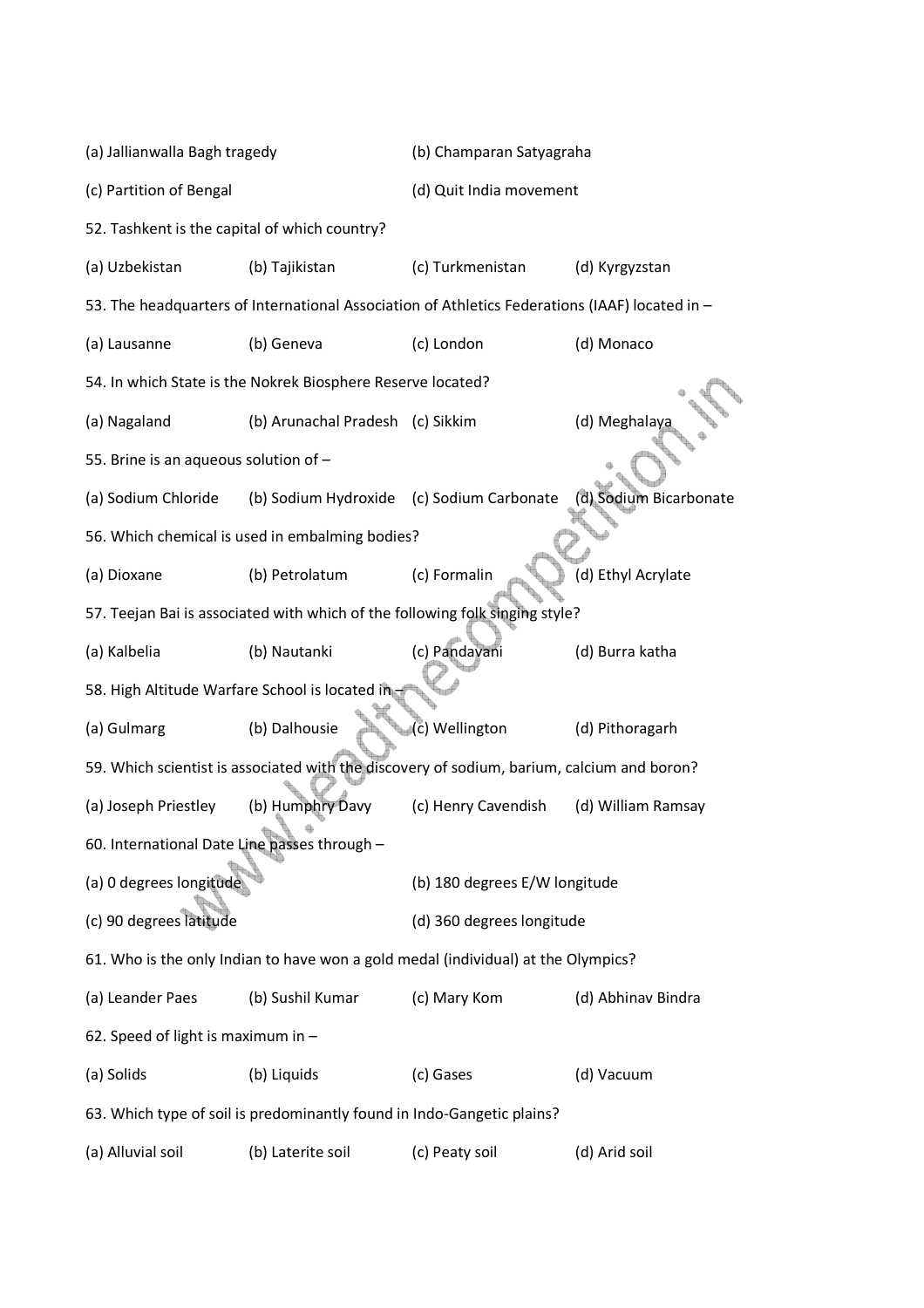| 64. Sahara Desert can be visited in which of the following countries? |                                                                    |                                                                           |                   |  |  |
|-----------------------------------------------------------------------|--------------------------------------------------------------------|---------------------------------------------------------------------------|-------------------|--|--|
| (a) Saudi Arabia                                                      | (b) Kuwait                                                         | (c) Egypt                                                                 | (d) Yemen         |  |  |
|                                                                       | 65. The memorial of Dr. BR Ambedkar is known as -                  |                                                                           |                   |  |  |
| (a) Karma Bhoomi                                                      | (b) Chaitya Bhoomi                                                 | (c) Samta Sthal                                                           | (d) Narayan Ghat  |  |  |
|                                                                       | 66. Which mineral is an ingredient of talcum powder?               |                                                                           |                   |  |  |
| (a) Magnesium                                                         | (b) Manganese                                                      | (c) Zinc                                                                  | (d) Aluminium     |  |  |
|                                                                       |                                                                    | 67. Who was appointed the first Viceroy of India after the 1857 mutiny?   |                   |  |  |
| (a) Lord Curzon                                                       | (b) Lord Canning                                                   | (c) Lord Ripon                                                            | (d) Lord Dufferin |  |  |
|                                                                       | 68. Etihad Airways is an airline company based in -                |                                                                           |                   |  |  |
| (a) Saudi Arabia                                                      | (b) Kuwait                                                         | (c) U.A.E.                                                                | d) Libya          |  |  |
|                                                                       | 69. The shape of coccus bacteria is generally -                    |                                                                           |                   |  |  |
| (a) Spherical                                                         | (b) Rod like                                                       | (c) Comma shaped                                                          | (d) Spiral        |  |  |
| 70. Miranda House is a college located in -                           |                                                                    |                                                                           |                   |  |  |
| (a) Mumbai                                                            | (b) Delhi                                                          | (c) Kolkata                                                               | (d) Chennai       |  |  |
|                                                                       | 71. Which virus has been linked with birth defect microcephaly?    |                                                                           |                   |  |  |
| (a) Ebola                                                             | $(b)$ H1N1                                                         | (c) Zika                                                                  | $(d)$ H5N1        |  |  |
|                                                                       | 72. The Tropic of Cancer does not pass through which Indian State? |                                                                           |                   |  |  |
| (a) Bihar                                                             | (b) West Bengal                                                    | (c) Tripura                                                               | (d) Mizoram       |  |  |
| 73. Coconut oil is a rich source of -                                 |                                                                    |                                                                           |                   |  |  |
| (a) Malic acid                                                        | (b) Lauric acid                                                    | (c) Formic acid                                                           | (d) Tartaric acid |  |  |
|                                                                       |                                                                    | 74. Which sporting event is not held in the same year as the other three? |                   |  |  |
| (a) Commonwealth Games                                                |                                                                    | (b) Asian Games                                                           |                   |  |  |
| (c) Football World Cup                                                |                                                                    | (d) Cricket World Cup                                                     |                   |  |  |
|                                                                       | 75. What percentage of earth's surface is covered by land?         |                                                                           |                   |  |  |
| (a) 29%                                                               | (b) 32%                                                            | $(c)$ 35%                                                                 | $(d)$ 26%         |  |  |
|                                                                       | 76. Rakhigarhi is an archaeological site located in -              |                                                                           |                   |  |  |
| (a) Rajasthan                                                         | (b) Haryana                                                        | (c) Gujarat                                                               | (d) Punjab        |  |  |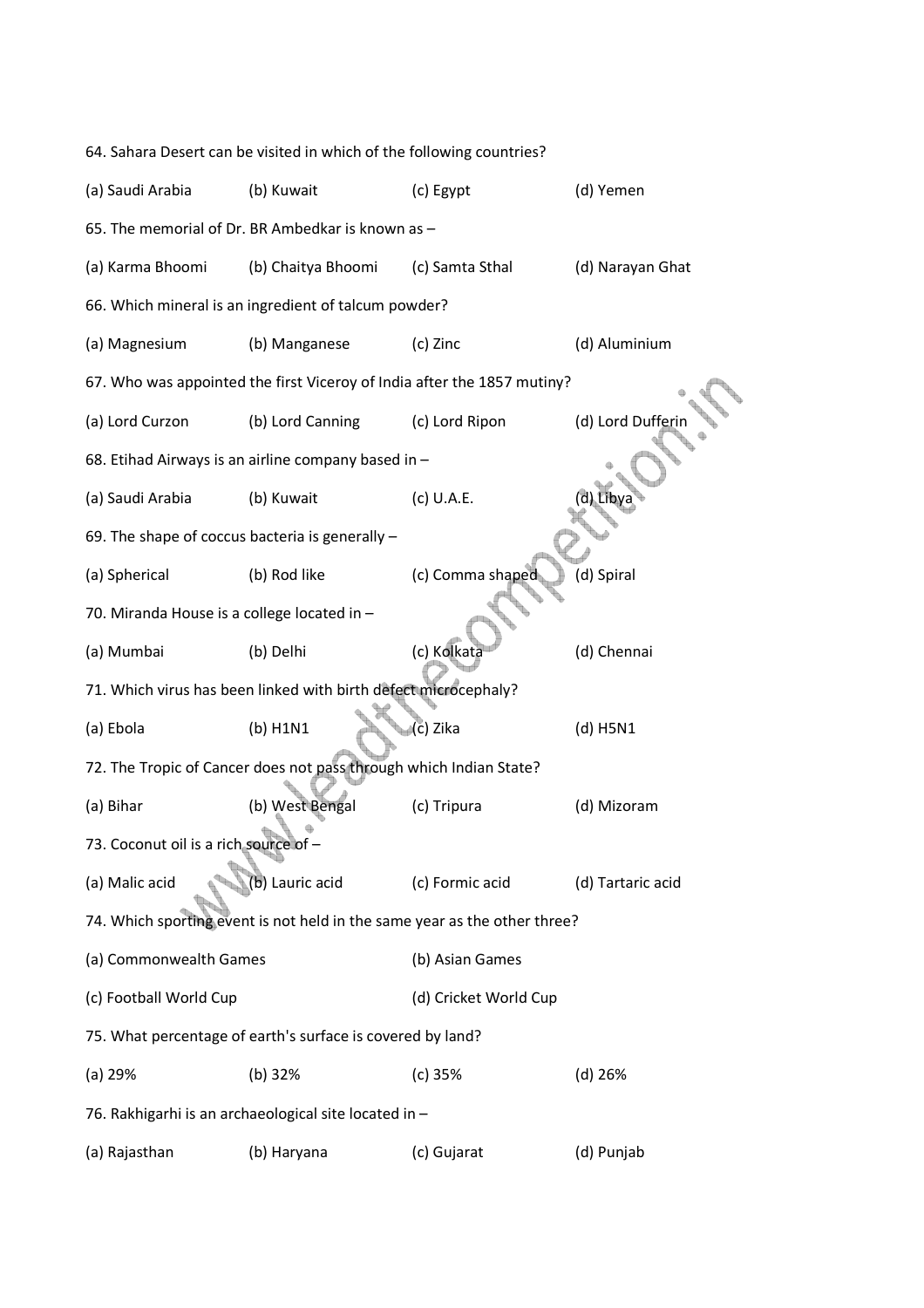| 77. In which year was the Supreme Court of India established? |                                                                                                  |                                             |                    |  |  |
|---------------------------------------------------------------|--------------------------------------------------------------------------------------------------|---------------------------------------------|--------------------|--|--|
| $(a)$ 1947                                                    | (b) 1949                                                                                         | $(c)$ 1950                                  | $(d)$ 1955         |  |  |
|                                                               | 78. Sattriya is a classical dance form of which State?                                           |                                             |                    |  |  |
| (a) Assam                                                     | (b) West Bengal                                                                                  | (c) Odisha                                  | (d) Kerala         |  |  |
|                                                               | 79. Who said, "If God were to tolerate untouchability, I would not recognize him as God at all"? |                                             |                    |  |  |
| (a) Mahatma Gandhi                                            | (b) BR Ambedkar                                                                                  | (c) Bal Gangadhar Tilak (d) Vinobha Bhave   |                    |  |  |
|                                                               | 80. Which river is known as Singi Khamban in Tibet?                                              |                                             |                    |  |  |
| (a) Brahmaputra                                               | (b) Sutlej                                                                                       | (c) Jhelum                                  | (d) Indus          |  |  |
|                                                               | 81. Indian Institute of Petroleum and Energy is located at -                                     |                                             |                    |  |  |
| (a) Visakhapatnam                                             | (b) Vadodara                                                                                     | (c) Mumbai                                  | (d) Mathura        |  |  |
| 82. Nikkei is a stock market index related to -               |                                                                                                  |                                             |                    |  |  |
| (a) New York Stock Exchange                                   |                                                                                                  | (b) Hong Kong Stock Exchange                |                    |  |  |
| (c) Tokyo Stock Exchange                                      |                                                                                                  | (d) National Stock Exchange                 |                    |  |  |
| 83. Alang in Gujarat is famous for -                          |                                                                                                  |                                             |                    |  |  |
| (a) Diamond industry                                          | (b) Ship breaking                                                                                | c) Textile industry                         | (d) Dairy industry |  |  |
| 84. Which material is also called plumbago                    |                                                                                                  |                                             |                    |  |  |
| (a) Teflon                                                    | (b) Platinum                                                                                     | (c) Graphite                                | (d) Diamond        |  |  |
|                                                               | 85. Which airport lies on the banks of river Beas?                                               |                                             |                    |  |  |
| (a) Shimla                                                    | (b) Denradun                                                                                     | (c) Chandigarh                              | (d) Bhuntar        |  |  |
|                                                               | 86. Who was the first Indian to be elected to the British House of Commons?                      |                                             |                    |  |  |
| (a) Rabindranath Tagore                                       |                                                                                                  | (b) Dadabhai Naoroji                        |                    |  |  |
| (c) Jamshetji Tata                                            |                                                                                                  | (d) Madame Bhikaji Cama                     |                    |  |  |
|                                                               | 87. In which State is the Rumtek Monastery located?                                              |                                             |                    |  |  |
| (a) Sikkim                                                    | (b) Himachal Pradesh                                                                             | (c) Jammu and Kashmir (d) Arunachal Pradesh |                    |  |  |
|                                                               | 88. Which of the following is called the Shrimp Capital of India?                                |                                             |                    |  |  |
| (a) Ongole                                                    | (b) Chittoor                                                                                     | (c) Rajahmundry                             | (d) Nellore        |  |  |
|                                                               | 89. The Southern Command of Indian Army is headquartered at -                                    |                                             |                    |  |  |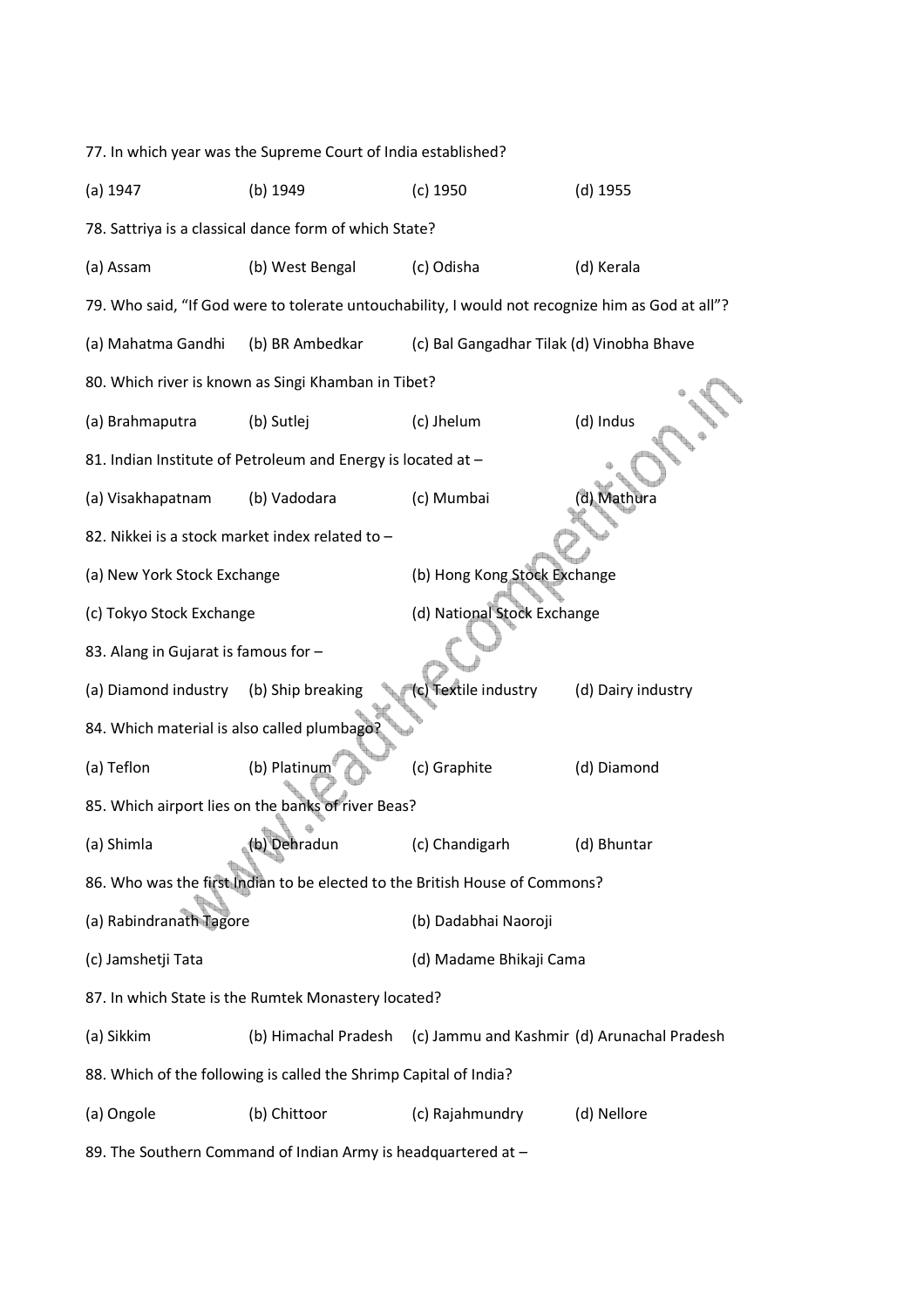| (a) Chennai                                                                   | (b) Bengaluru                                                                                | (c) Pune                      | (d) Thiruvananthapuram |  |  |
|-------------------------------------------------------------------------------|----------------------------------------------------------------------------------------------|-------------------------------|------------------------|--|--|
| 90. Who was the Chairman of the States Committee of the Constituent Assembly? |                                                                                              |                               |                        |  |  |
| (a) Sardar Vallabhbhai Patel                                                  |                                                                                              | (b) Jawaharlal Nehru          |                        |  |  |
| (c) Dr. BR Ambedkar                                                           |                                                                                              | (d) Dr. Rajendra Prasad       |                        |  |  |
| 91. With which country is 457 Visa related?                                   |                                                                                              |                               |                        |  |  |
| (a) United States                                                             | (b) Oman                                                                                     | (c) UAE                       | (d) Australia          |  |  |
|                                                                               | 92. The colour of sky as observed from space during daytime is -                             |                               |                        |  |  |
| (a) Black                                                                     | (b) Blue                                                                                     | (c) White                     | (d) Red                |  |  |
| 93. Deuterium is an isotope of -                                              |                                                                                              |                               |                        |  |  |
| (a) Uranium                                                                   | (b) Hydrogen                                                                                 | (c) Helium                    | (d) Thorium            |  |  |
| 94. Which disease does not affect the skin?                                   |                                                                                              |                               |                        |  |  |
| (a) Vitiligo                                                                  | (b) Tetanus                                                                                  | (c) Psoriasis                 | (d) Leprosy            |  |  |
|                                                                               | 95. The process by which plants lose water into the atmosphere is known as -                 |                               |                        |  |  |
| (a) Transpiration                                                             | (b) Osmosis                                                                                  | (c) Perspiration              | (d) Photosynthesis     |  |  |
|                                                                               | 96. Who was the first Chairman of Indian Space Research Organisation?                        |                               |                        |  |  |
| (a) Satish Dhawan                                                             | (b) MGK Menon                                                                                | (c) Vikram Sarabhai           | (d) K Kasturirangan    |  |  |
| 97. Saline tolerant Pokkali rice is grown in-                                 |                                                                                              |                               |                        |  |  |
| (a) Gujarat                                                                   | (b) West Bengal                                                                              | (c) Assam                     | (d) Kerala             |  |  |
|                                                                               | 98. Motto of which organisation is 'It is better to light a candle than curse the darkness', |                               |                        |  |  |
| (a) Transparency International                                                |                                                                                              | (b) Amnesty International     |                        |  |  |
| (c) UNESCO                                                                    |                                                                                              | (d) Worldwide Fund for Nature |                        |  |  |
|                                                                               | 99. The shape of Bacillus bacteria is generally -                                            |                               |                        |  |  |
| (a) Spherical                                                                 | (b) Comma shaped                                                                             | (c) Rod like                  | (d) Spiral             |  |  |
|                                                                               | 100. Which of the following monuments is not made of marble?                                 |                               |                        |  |  |
| (a) Humayun's Tomb                                                            | (b) Moti Masjid                                                                              | (c) Tomb of Idmat-ud-duala    | (d) Taj Mahal          |  |  |
|                                                                               | 101. With which State is Bhavai dance form associated?                                       |                               |                        |  |  |
| (a) Gujarat                                                                   | (b) Rajasthan                                                                                | (c) Chhattisgarh              | (d) Odisha             |  |  |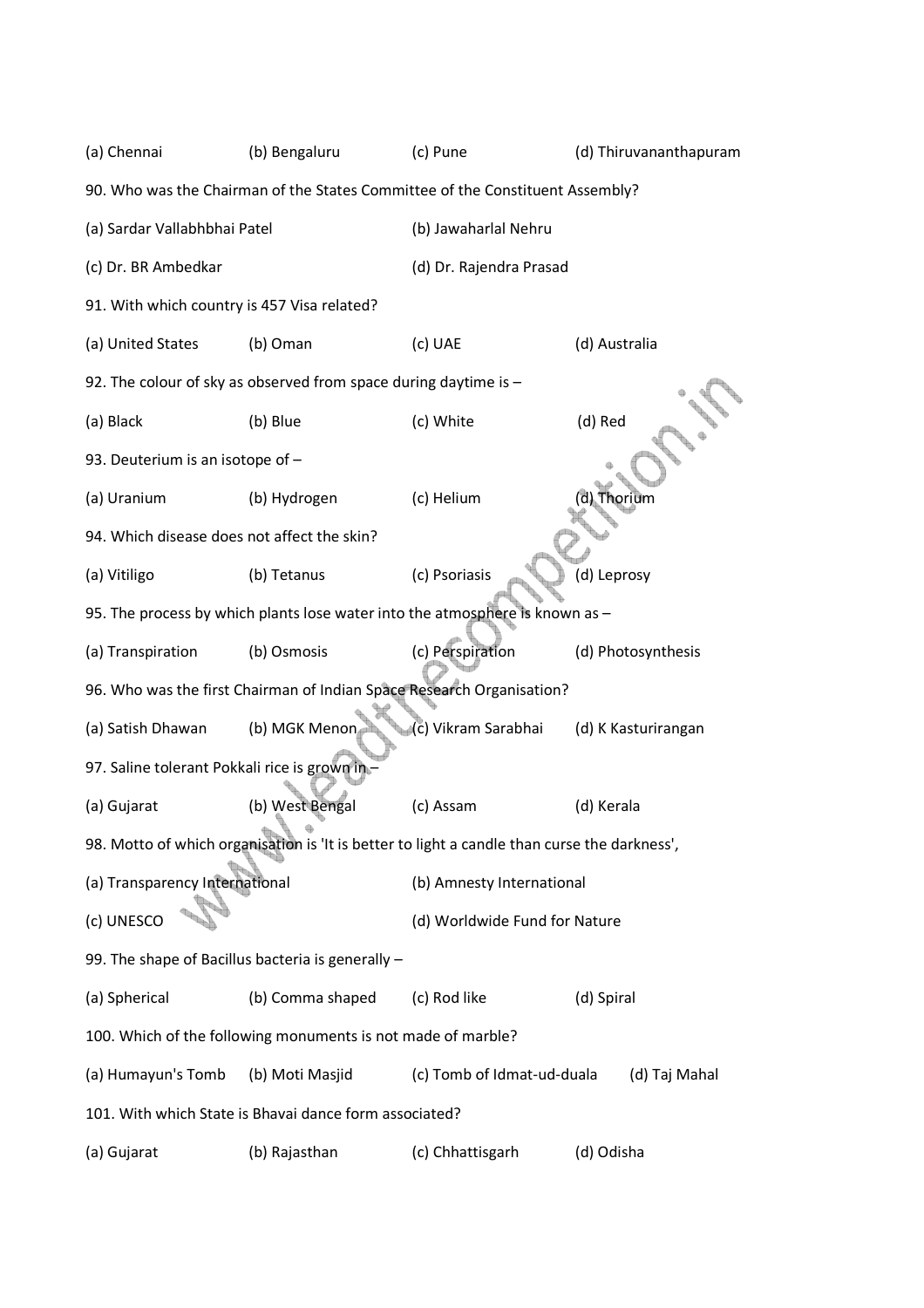| 102. Who was the first Indian Chief of Naval Staff to hold the rank of Admiral? |                                                                     |                      |                    |  |  |  |  |  |
|---------------------------------------------------------------------------------|---------------------------------------------------------------------|----------------------|--------------------|--|--|--|--|--|
| (a) AK Chatterji                                                                | (b) SM Nanda                                                        | (d) BS Soman         |                    |  |  |  |  |  |
| 103. Which city is on the banks of river Chao Phraya?                           |                                                                     |                      |                    |  |  |  |  |  |
| (a) Singapore                                                                   | (b) Kuala Lumpur<br>(c) Bangkok<br>(d) Hong Kong                    |                      |                    |  |  |  |  |  |
| 104. Viruses that infect bacteria are called -                                  |                                                                     |                      |                    |  |  |  |  |  |
| (a) Methanogens                                                                 | (b) Pathogens                                                       | (c) Lichens          | (d) Bacteriophages |  |  |  |  |  |
|                                                                                 | 105. Which of the following does NOT contain calcium?               |                      |                    |  |  |  |  |  |
| (a) Marble                                                                      | (b) Plaster of Paris                                                | (c) Bleaching Powder | (d) Washing Soda   |  |  |  |  |  |
|                                                                                 | 106. Nomadic Elephant is a joint military exercise of India and -   |                      |                    |  |  |  |  |  |
| (a) Mongolia                                                                    | (b) Thailand                                                        | (c) Singapore        | (d) Maldives       |  |  |  |  |  |
|                                                                                 | 107. The flag of which country has the image of a lion?             |                      |                    |  |  |  |  |  |
| (a) Bhutan                                                                      | (b) South Korea                                                     | (c) Zimbabwe         | (d) Sri Lanka      |  |  |  |  |  |
|                                                                                 | 108. Where is the Defence Institute of Advanced Technology located? |                      |                    |  |  |  |  |  |
| (a) Pune                                                                        | (d) Secunderabad                                                    |                      |                    |  |  |  |  |  |
| 109. Jorwe is an archaeological site located in                                 |                                                                     |                      |                    |  |  |  |  |  |
| (a) Tamil Nadu                                                                  | (b) Maharashtra                                                     | (c) Gujarat          | (d) Punjab         |  |  |  |  |  |
| 110. Gahirmatha in Odisha is famous for-                                        |                                                                     |                      |                    |  |  |  |  |  |
| (a) Dolphins                                                                    | (b) Olive Ridley turtles (c) Bengal tigers                          |                      | (d) Indian gharial |  |  |  |  |  |
|                                                                                 | 111. In which city is the Bellandur Lake located?                   |                      |                    |  |  |  |  |  |
| (a) Ahmedabad                                                                   | (b) Bengaluru                                                       | (c) Mumbai           | (d) Pune           |  |  |  |  |  |
|                                                                                 | 112. Ruby and sapphire are compounds of which metal?                |                      |                    |  |  |  |  |  |
| (a) Aluminium                                                                   | (b) Copper                                                          | (c) Calcium          | (d) Gold           |  |  |  |  |  |
| 113. Which of the following conditions does not affect the bones?               |                                                                     |                      |                    |  |  |  |  |  |
| (a) Rickets                                                                     | (b) Arthritis                                                       | (c) Gout             | (d) Athlete's foot |  |  |  |  |  |
|                                                                                 | 114. In which year was the Supreme Court of India established?      |                      |                    |  |  |  |  |  |
| (a) 1948                                                                        | (b) 1949                                                            | $(c)$ 1950           | $(d)$ 1951         |  |  |  |  |  |

115. Satellites are placed in which layer of the atmosphere?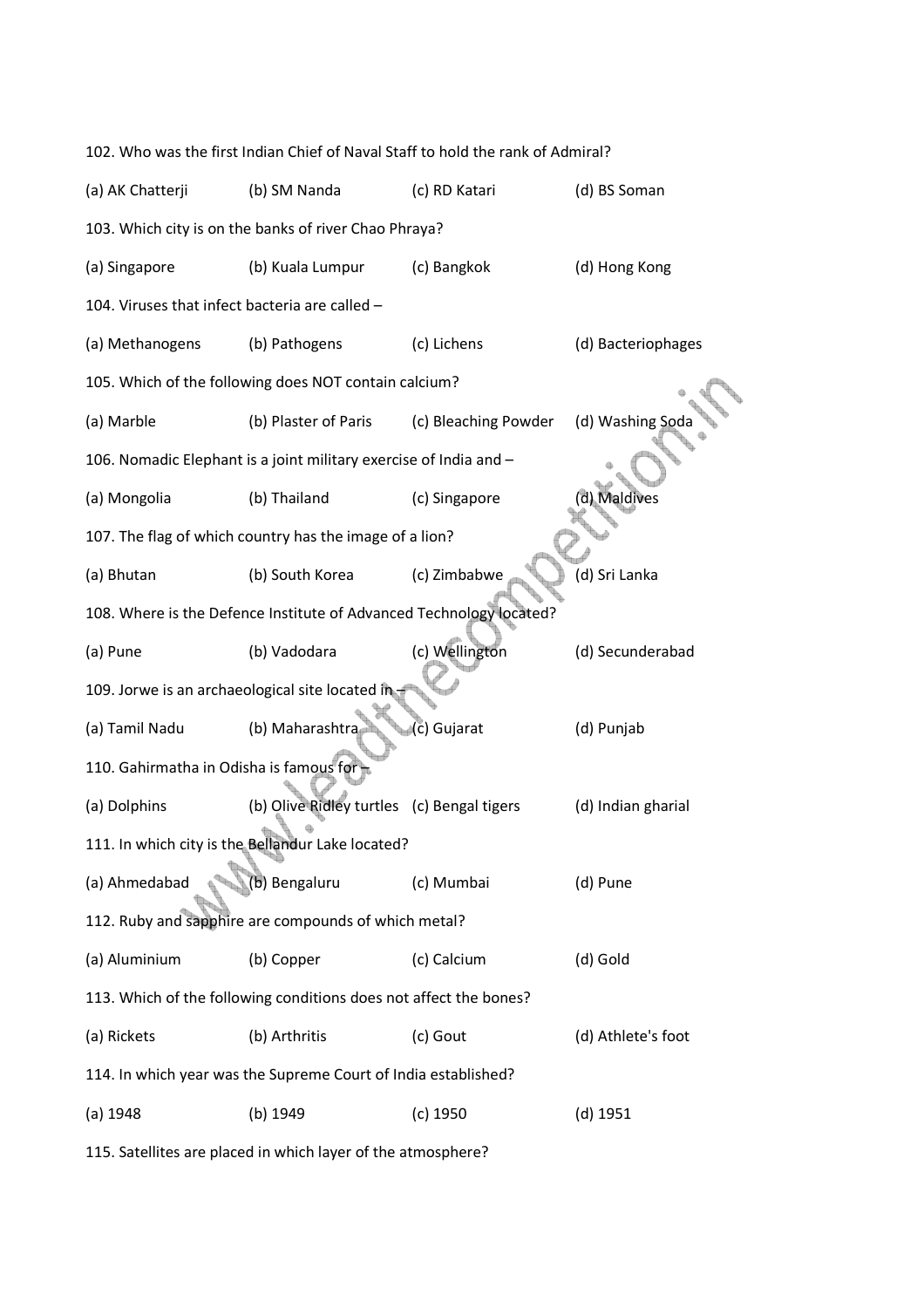| (a) Exosphere                                       | (b) Mesosphere                                                                          | (c) Stratosphere                | (d) Troposphere |  |  |  |
|-----------------------------------------------------|-----------------------------------------------------------------------------------------|---------------------------------|-----------------|--|--|--|
|                                                     | 116. Lotus temple in Delhi belongs to which religion/faith?                             |                                 |                 |  |  |  |
| (a) Zoroastrianism                                  | (b) Baha'i faith                                                                        | (c) Buddhism                    | (d) Jainism     |  |  |  |
| 117. Which State is the largest producer of garlic? |                                                                                         |                                 |                 |  |  |  |
| (a) Andhra Pradesh                                  | (b) Madhya Pradesh                                                                      | (c) Jammu and Kashmir (d) Bihar |                 |  |  |  |
|                                                     | 118. Which animal was declared the national mammal of United States of America in 2016? |                                 |                 |  |  |  |
| (a) Okapi                                           | (b) Brown Bear                                                                          | $(c)$ Elk                       | (d) Bison       |  |  |  |
|                                                     | 119. Which method is used to propagate banana plants?                                   |                                 |                 |  |  |  |
| (a) Grafting                                        | (b) Stem cutting                                                                        | (c) Sucker removal              | (d) Layering    |  |  |  |
|                                                     | 120. Who was the Chairman of the Steering Committee of the Constituent Assembly?        |                                 |                 |  |  |  |
| (a) Sardar Vallabhbhai Patel                        |                                                                                         | (b) Jawaharlal Nehru            |                 |  |  |  |
| (c) Dr. BR Ambedkar                                 |                                                                                         | (d) Dr. Rajendra Prasad         |                 |  |  |  |
| 121. Baltimore system is used to classify -         |                                                                                         |                                 |                 |  |  |  |
| (a) Viruses                                         | (b) Bacteria                                                                            | (c) Fungi                       | (d) Protozoa    |  |  |  |
| 122. Where do Chinook winds occur?                  |                                                                                         |                                 |                 |  |  |  |
| (a) Western Africa                                  | (b) Sahara Desert                                                                       | (c) North America               | (d) Siberia     |  |  |  |
|                                                     | 123. Which place is famous for embroidered handkerchief?                                |                                 |                 |  |  |  |
| (a) Salem                                           | (b) Gadwal                                                                              | (c) Tangaliya                   | (d) Chamba      |  |  |  |
|                                                     | 124. Which organ of the UNO is no longer functional?                                    |                                 |                 |  |  |  |
| (a) Economic & Social Council                       |                                                                                         | (b) UN Trusteeship Council      |                 |  |  |  |
| (c) International Court of Justice                  |                                                                                         | (d) UN Secretariat              |                 |  |  |  |
|                                                     | 125. Yellow Revolution pertains to increase in production of -                          |                                 |                 |  |  |  |
| (a) Oil seeds                                       | (b) Fishes                                                                              | (c) Wheat                       | (d) Turmeric    |  |  |  |
|                                                     | 126. Which of the following places is famous for the production of cashew nuts?         |                                 |                 |  |  |  |
| (a) Madurai                                         | (b) Kollam                                                                              | (c) Vijayawada                  | (d) Coorg       |  |  |  |
|                                                     | 127. Which of the following is a nuclear powered submarine of the Indian Navy?          |                                 |                 |  |  |  |
| (a) INS Sindhughosh                                 | (b) INS Kalaveri                                                                        | (c) INS Kursura                 | (d) INS Chakra  |  |  |  |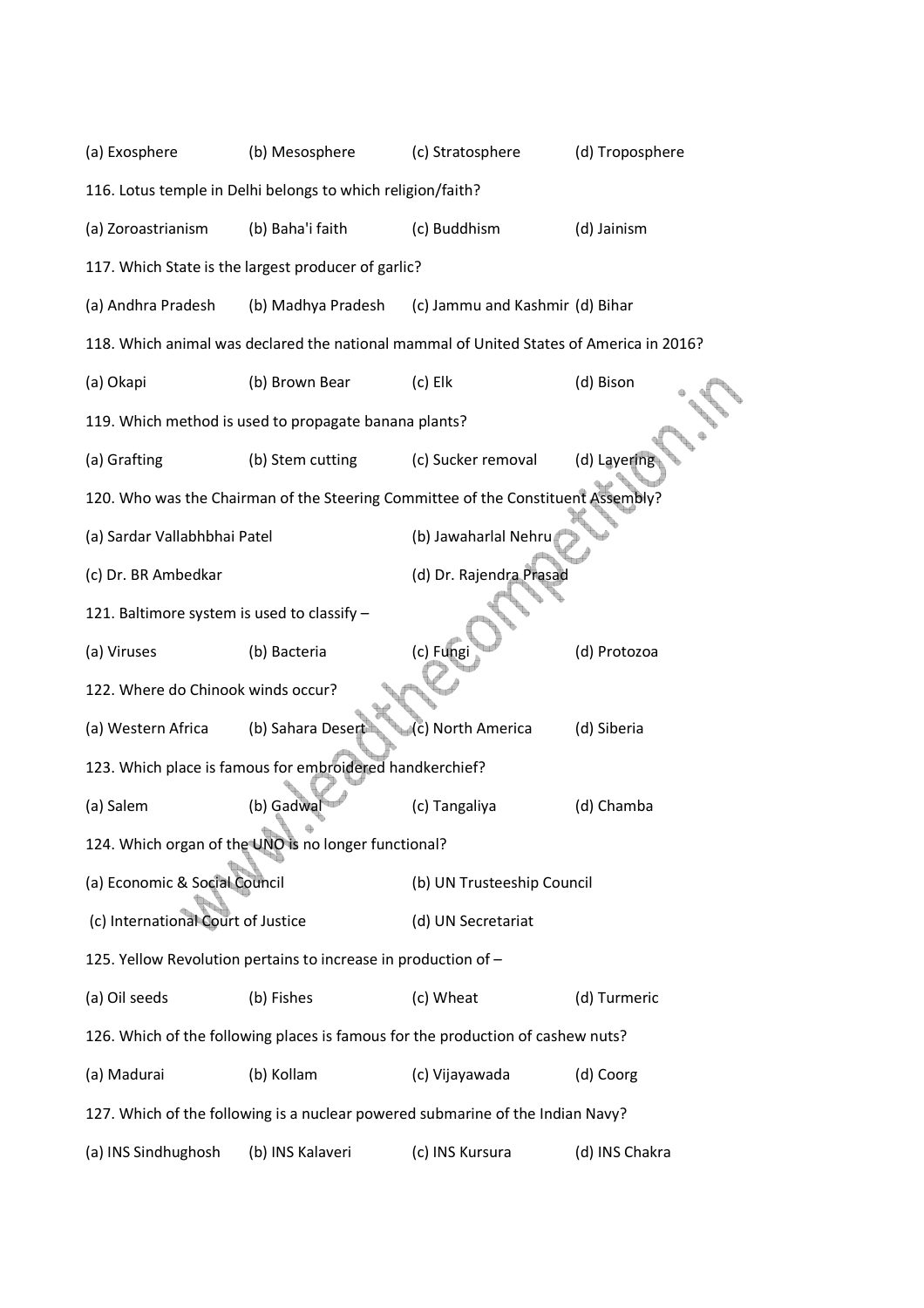| 128. Which condition does not affect the eyes?         |                                                                                              |                           |                     |  |  |  |  |
|--------------------------------------------------------|----------------------------------------------------------------------------------------------|---------------------------|---------------------|--|--|--|--|
| (a) Trachoma                                           | (b) Melanoma                                                                                 | (c) Glaucoma              | (d) Presbyopia      |  |  |  |  |
|                                                        | 129. India conducted its first nuclear test in the year?                                     |                           |                     |  |  |  |  |
| (a) 1972                                               | (b) 1973                                                                                     | $(c)$ 1974                | $(d)$ 1975          |  |  |  |  |
| 130. Hebrew is the official language of which country? |                                                                                              |                           |                     |  |  |  |  |
| (a) Israel                                             | (b) Iraq                                                                                     | (c) Turkey                | (d) Greece          |  |  |  |  |
|                                                        | 131. Which is the densest planet in the solar system?                                        |                           |                     |  |  |  |  |
| (a) Mars                                               | (b) Earth                                                                                    | (c) Mercury               | (d) Venus           |  |  |  |  |
|                                                        | 132. Pharmaceutical capsules are generally made from -                                       |                           |                     |  |  |  |  |
| (a) Gelatin                                            | (b) Teflon                                                                                   | (c) Plumbago              | (d) Brine           |  |  |  |  |
|                                                        | 133. On the basis of market capitalisation which is the largest stock exchange in the world? |                           |                     |  |  |  |  |
| (a) London Stock Exchange                              |                                                                                              | (b) NASDAQ                |                     |  |  |  |  |
| (c) New York Stock Exchange                            |                                                                                              | (d) Bombay Stock Exchange |                     |  |  |  |  |
|                                                        | 134. Where is the Rashtriya Sanskrit Vidyapeeth located?                                     |                           |                     |  |  |  |  |
| (a) New Delhi                                          | (b) Varanasi                                                                                 | (c) Bhopal                | (d) Tirupati        |  |  |  |  |
|                                                        | 135. Which is the only country crossed by a tropic and equator?                              |                           |                     |  |  |  |  |
| (a) Chile                                              | (b) South Africa                                                                             | (c) Brazil                | (d) India           |  |  |  |  |
| 136. Which animal is not native to Australia?          |                                                                                              |                           |                     |  |  |  |  |
| (a) Okapi                                              | (b) Koala                                                                                    | (c) Kangaroo              | (d) Tasmanian Devil |  |  |  |  |
|                                                        | 137. The judge of a High Court addresses his resignation to the -                            |                           |                     |  |  |  |  |
| (a) Chief Justice of High Court                        |                                                                                              | (b) Governor              |                     |  |  |  |  |
| (c) Chief Justice of Supreme Court                     |                                                                                              | (d) President             |                     |  |  |  |  |
|                                                        | 138. Pantothenic acid is commonly known as -                                                 |                           |                     |  |  |  |  |
| (a) Vitamin B5                                         | (b) Vitamin B6                                                                               | (c) Vitamin B1            | (d) Vitamin B12     |  |  |  |  |
|                                                        | 139. Daimabad is an archaeological site located in -                                         |                           |                     |  |  |  |  |
| (a) Tamil Nadu                                         | (b) Maharashtra                                                                              | (c) Gujarat               | (d) Punjab          |  |  |  |  |
|                                                        |                                                                                              |                           |                     |  |  |  |  |

140. Plants adapted to grow in dry regions are known as –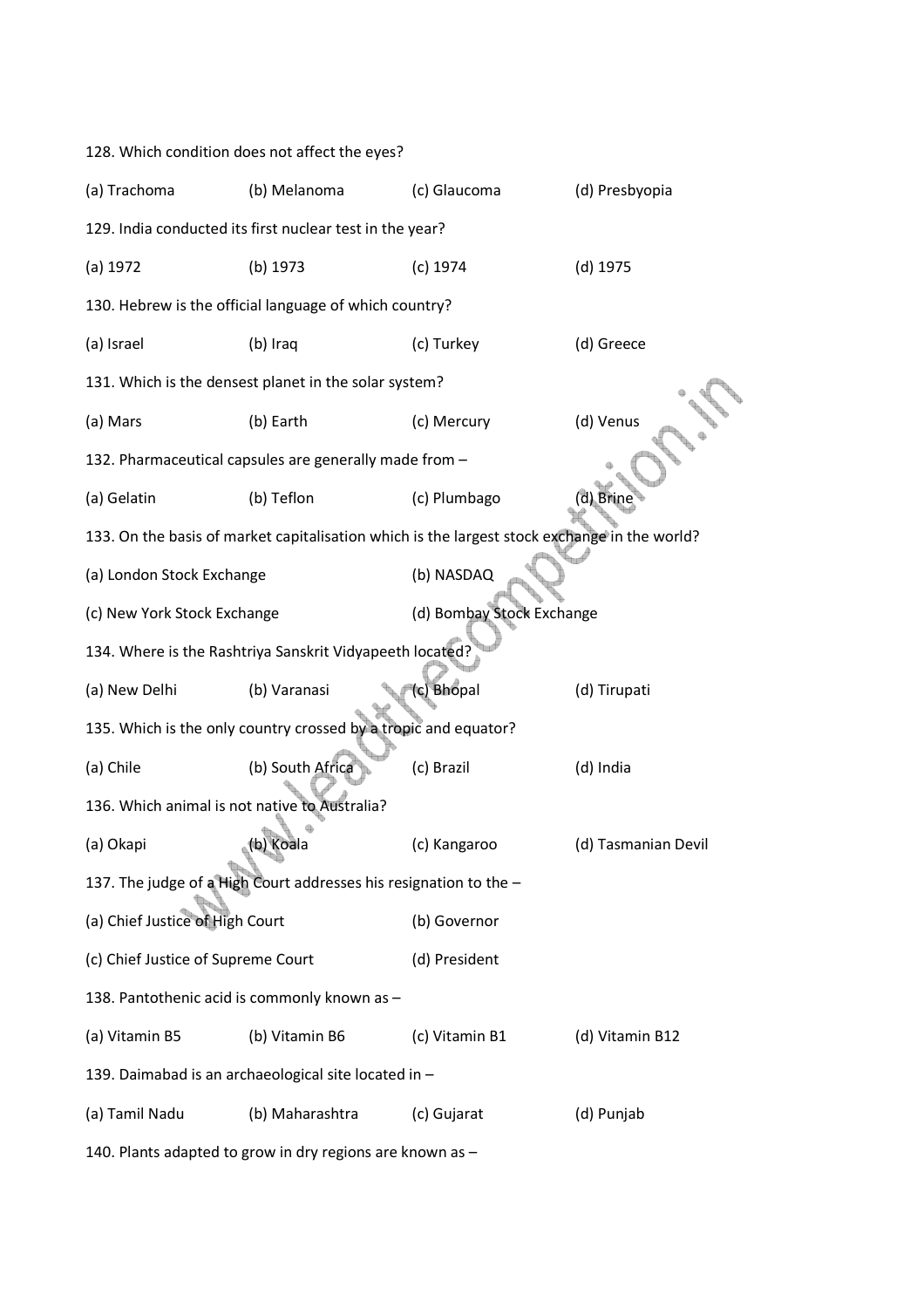| (a) Halophytes                                                                                              |           | (b) Xerophytes       |           | (c) Thallophytes         |           | (d) Epiphytes     |                            |           |         |
|-------------------------------------------------------------------------------------------------------------|-----------|----------------------|-----------|--------------------------|-----------|-------------------|----------------------------|-----------|---------|
| 141. 2017 World Masters Games are being held in -                                                           |           |                      |           |                          |           |                   |                            |           |         |
| (a) Australia                                                                                               |           | (b) New Zealand      |           | (c) Japan                |           | (d) Canada        |                            |           |         |
| 142. Which of the following is a great circle on the earth?                                                 |           |                      |           |                          |           |                   |                            |           |         |
| (a) Equator                                                                                                 |           | (b) Tropic of Cancer |           | (c) Tropic of Cancer     |           |                   | (d) Antarctic Circle       |           |         |
| 143. Which continent has the most countries?                                                                |           |                      |           |                          |           |                   |                            |           |         |
| (a) Asia                                                                                                    |           | (b) Europe           |           | (c) South America        |           | (d) Africa        |                            |           |         |
| 144. Marrakesh Agreement is related to the formation of -                                                   |           |                      |           |                          |           |                   |                            |           |         |
| (a) W.H.O.                                                                                                  |           | (b) U.N.O.           |           | (c) W.T.O.               |           | (d) F.A.Q         |                            |           |         |
| 145. If mother's blood group is A and father's blood group is B, then the blood group of the child can be - |           |                      |           |                          |           |                   |                            |           |         |
| $(a)$ A or B                                                                                                |           | (b) A or AB          |           | (c) B or AB              |           | (d) A, B, AB or O |                            |           |         |
| 146. Articles 36 to 51 of the Indian Constitution relate to -                                               |           |                      |           |                          |           |                   |                            |           |         |
| (a) Fundamental Rights                                                                                      |           |                      |           | (b) Directive Principles |           |                   |                            |           |         |
| (c) Fundamental Duties                                                                                      |           |                      |           | (d) Presidential Powers  |           |                   |                            |           |         |
| 147. Madeleine Slade is more popularly known as                                                             |           |                      |           |                          |           |                   |                            |           |         |
| (a) Sister Nivedita                                                                                         |           | (b) Mirabehn         |           | (c) Mother Teresa        |           | (d) Annie Besant  |                            |           |         |
| 148. In which year did India's population cross 1 billion (100 crores)?                                     |           |                      |           |                          |           |                   |                            |           |         |
| $(a)$ 1995                                                                                                  | (b) 199   |                      |           | (c) 1999                 |           | $(d)$ 2000        |                            |           |         |
| 149. Jataka Tales are associated with -                                                                     |           |                      |           |                          |           |                   |                            |           |         |
| (a) Sikhism                                                                                                 |           | (b) Jainism          |           | (c) Buddhism             |           |                   | (d) No particular religion |           |         |
| 150. The Wealth of Nations is a book written by -                                                           |           |                      |           |                          |           |                   |                            |           |         |
| (a) Adam Smith                                                                                              |           | (b) J.M. Keynes      |           | (c) Alfred Marshall      |           | (d) Karl Marx     |                            |           |         |
| <b>Answers</b>                                                                                              |           |                      |           |                          |           |                   |                            |           |         |
| 1. (d)                                                                                                      | 2. (a)    | 3. (d)               | 4. $(b)$  | 5. $(a)$                 | 6. $(c)$  | 7. (b)            | 8. (c)                     | 9. (a)    | 10. (c) |
| 11. $(c)$                                                                                                   | 12. $(a)$ | 13. (b)              | 14. $(a)$ | 15. $(c)$                | 16. $(d)$ | 17. $(b)$         | 18. (a)                    | 19. $(c)$ | 20. (d) |
| 21. (d)                                                                                                     | 22. (a)   | 23. (d)              | 24. (b)   | 25. (c)                  | 26. (d)   | 27. (a)           | 28. (b)                    | 29. (c)   | 30. (a) |
| 31. (b)                                                                                                     | 32. (a)   | 33. (c)              | 34. (b)   | 35. (c)                  | 36. (b)   | 37. (a)           | 38. (d)                    | 39. (d)   | 40. (b) |